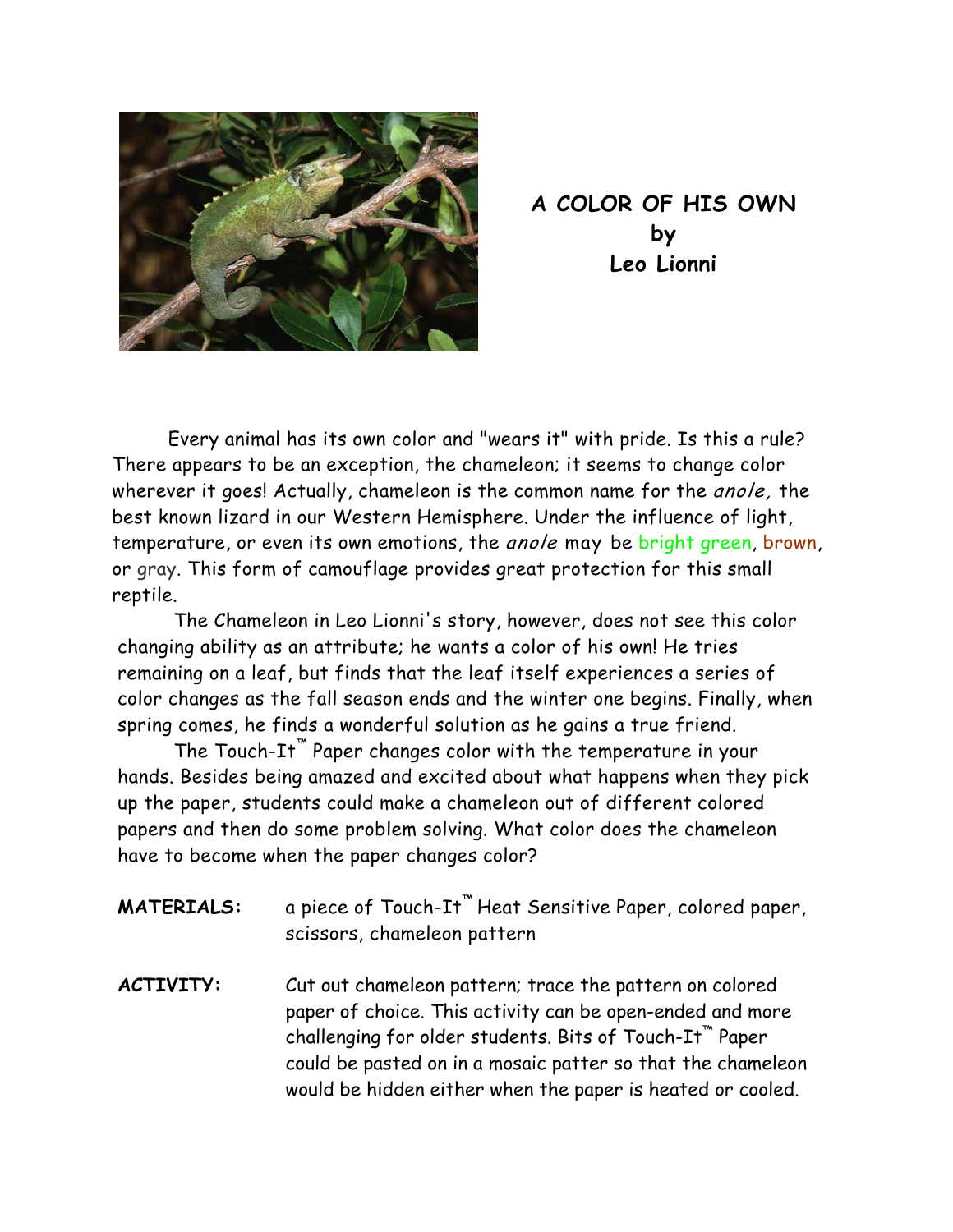**SOURCE:** Idea for book connection: Penelope R. Brown

**STANDARDS: BSL:** 1.3, 1.5, 1.6, 1.8, 4.10, 6.1, 6.2, 11.4, 12.3 **NCTM:** 3c, 4d **SCS:** A1, B1, B3, D1

Lionni, Leo. A Color of His Own. Alfred A. Knopf, 1975. ISBN#0-679-84197-0.

**Source of Touch-It™ Paper:** Educational Innovations, Inc.: 1-888-912-7474. Online: www.teachersource.com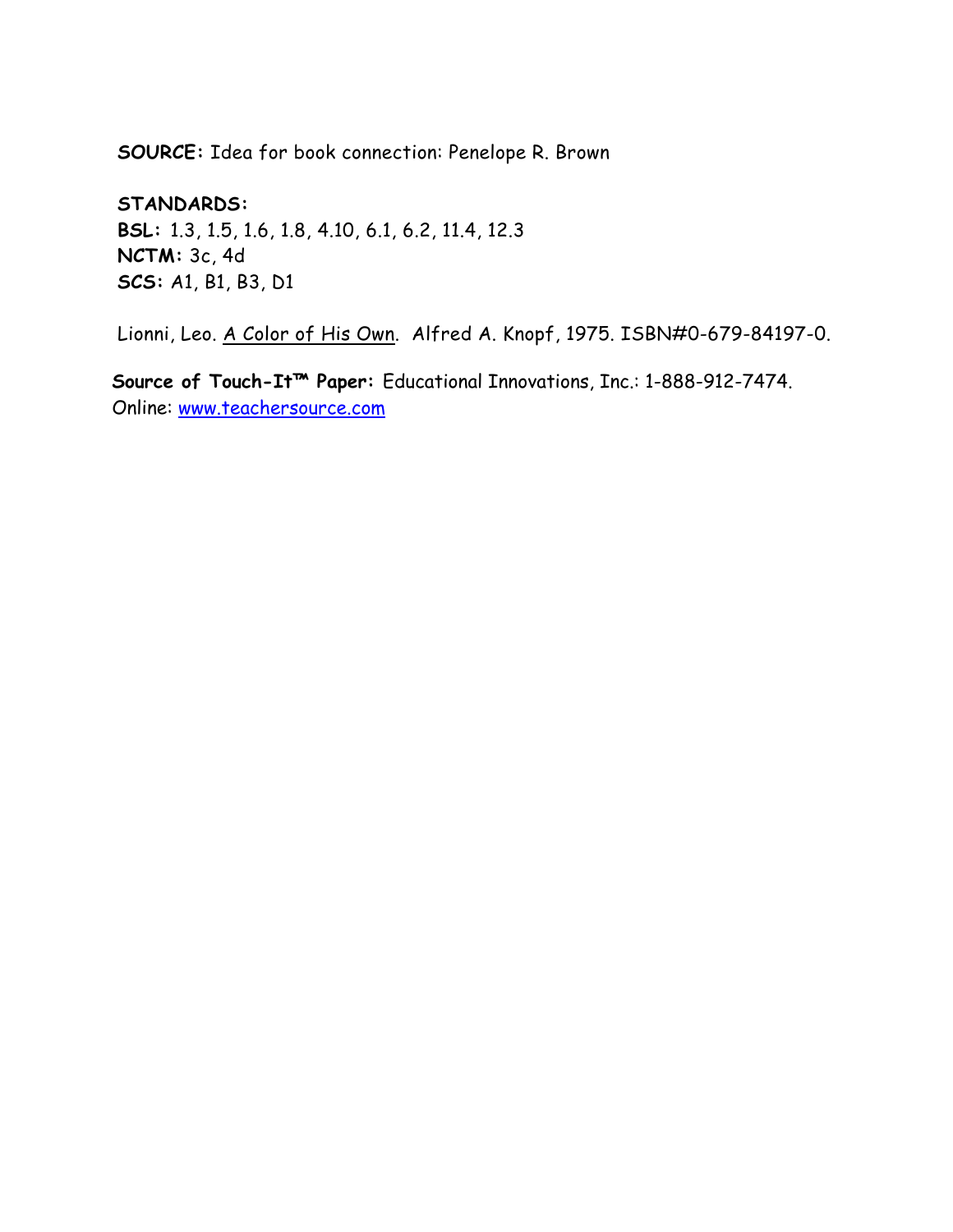